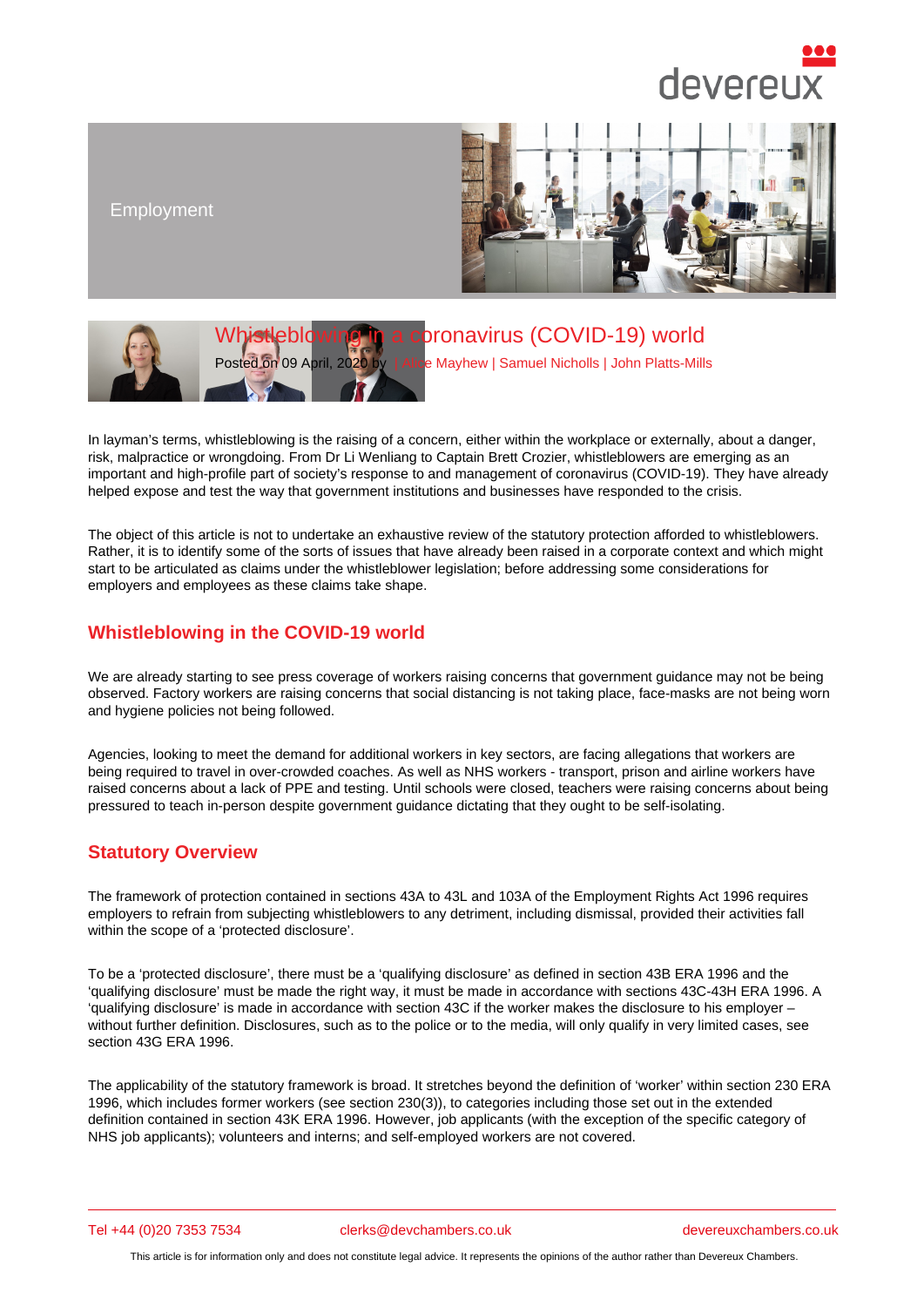There is no financial cap on compensation in whistleblowing claims and there is no requirement for a minimum period of service, making it a potentially powerful claim for employees and a significant area of risk for employers.

# Relevant considerations

When making a disclosure or considering if a disclosure has been made, any relevant policies which the employer has in place should be consulted. Most will have a separate whistleblowing procedure or an applicable general grievance procedure. However, in these times, when many may not have access to workplace policies due to remote working, it may be difficult to work out how and to whom to make a disclosure according to those policies or how to respond if a disclosure has been made. In practice, making a disclosure in accordance with section 43C is likely to involve making it to a line manager or human resources, alternatively, the employer may have a 'whistleblowing hotline'. If the line manager is the person involved in the activities causing concern it is appropriate to blow the whistle to the person higher up the line management chain.

A worker making a disclosure should, ideally, make the disclosure in writing, as this can serve as a permanent record and assist in limiting disputes at a later date about what was disclosed. Employees might sensibly seek advice from a lawyer or union representative before disclosing information, such a step will not in itself render a subsequent disclosure of information incapable of qualifying for protection.

A manager in receipt of what they suspect might be a protected disclosure should, as a first step, contact human resources if they have not already been included in the disclosure. This highlights the need for managers to be appropriately trained in recognising what might amount to a protected disclosure and how to respond. The worker should not be punished in any way for raising those concerns – to do so would be unlawful. All an employee has to do is demonstrate that they were subjected to a detriment, which is a low hurdle, it will be enough for the employee to show that their actual condition is worse off, in a more than trivial way, than would otherwise be the case.

There have been reports that some employers, including NHS Trusts, have told their employees not to raise concerns about lack of equipment. An employer cannot stop a worker from appropriately blowing the whistle. They certainly should be very careful about telling (or threatening) workers not to raise concerns about the actions their employer is taking to respond to COVID-19. It is exactly the COVID-19 sort of situation – requirement for a mass response to serious health and safety issues – that the whistleblowing legislation was enacted for.

When assessing how to make a disclosure or whether a disclosure you have received constitutes a 'qualifying disclosure', there are four key issues to consider in the current circumstances:

It does not have to be a disclosure of new information to be a 'qualifying disclosure', it can involve drawing a person's attention to a matter of which they are already aware (section 43L(3) ERA 1996). This is relevant in circumstances where concerns around the response to coronavirus are part of the public discourse, such that different workers may be raising similar concerns at the same time. Consider the detail being provided – it is not enough that an allegation has been raised – the disclosure should contain sufficient facts underlying the allegation to constitute information.

Does the disclosure constitute a 'qualifying disclosure'? Where a breach of 'government guidance' is identified, further analysis should be undertaken to see if it fits within the gateways. For example, a complaint by a key worker, perhaps in the NHS or a supermarket, that inadequate PPE is being provided, is likely to be a disclosure relating to health and safety failures pursuant to section 43B(1)(d) ERA 1996. However, other gateways may be engaged, including:

- $\bullet$  43B(1)(a): 'that a criminal offence has been committed, is being committed or is likely to be committed';
- $\bullet$  43B(1)(b): 'that a person has failed, is failing or is likely to fail to comply with any legal obligation to which he is subject'; and
- $\bullet$  43B(1)(f): 'that information tending to show any matter falling within any one of the preceding paragraphs has been, is being or is likely to be deliberately concealed'.

The worker making the complaint must have a reasonable belief that the information tends to show one of the relevant

Tel +44 (0)20 7353 7534 clerks@devchambers.co.uk devereuxchambers.co.uk

This article is for information only and does not constitute legal advice. It represents the opinions of the author rather than Devereux Chambers.